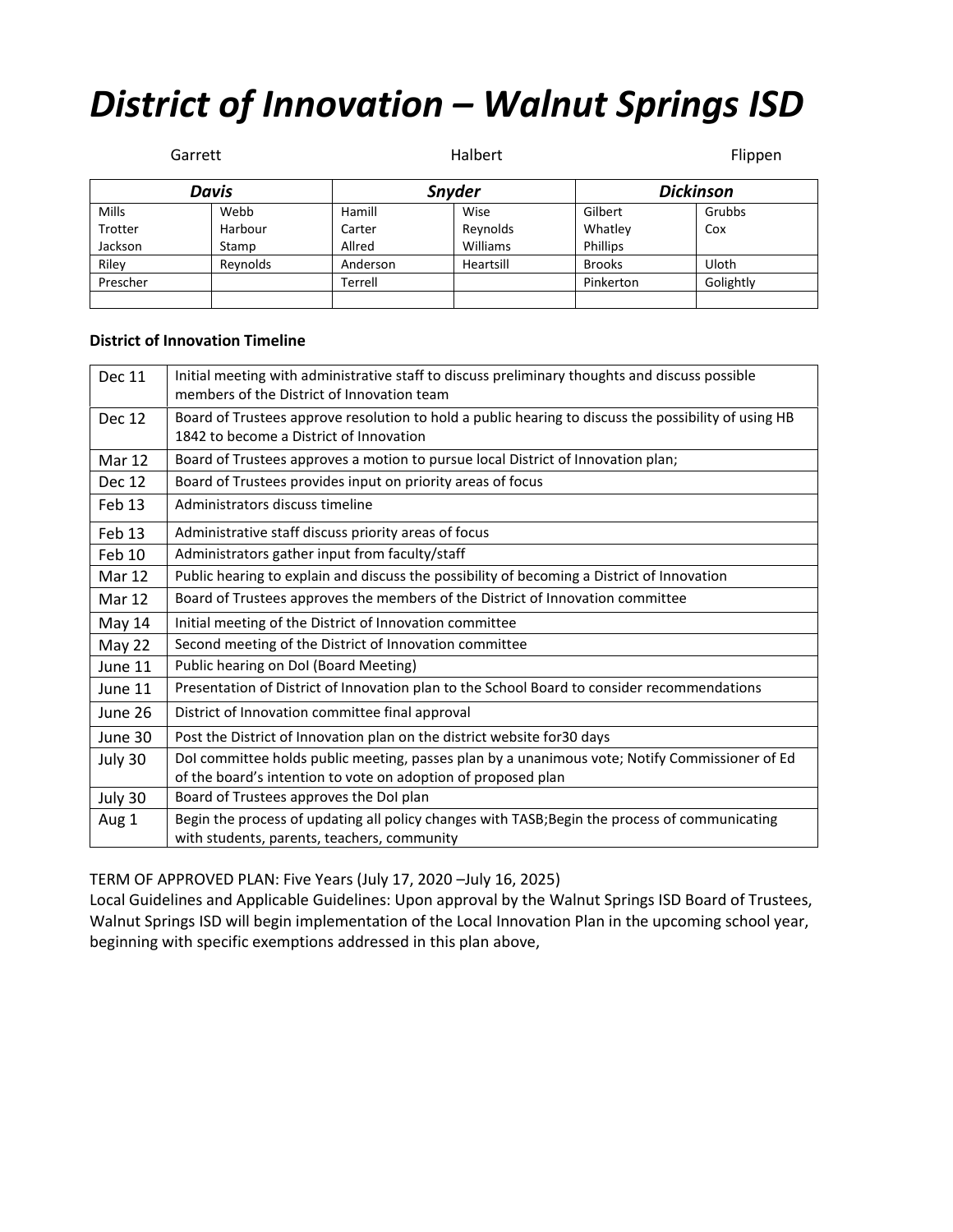|                         | <b>DISTRICT ADVISORY COUNCIL STATUTE</b>                                                                                                                                                                                                                                                                                                                                                                                                                                                                                                                                                                                                                                                                                                                                                                                                                                                                                                                                                                                                                                                                                                                                                                                                                                                                                                                                                                                                                                                                                                                                                                                                                                                                                                                                                                                                                                                                                                                                                                                                                                                                                                                                                                                                                                                                                                                                                                                                                                                                                                                                                                                                                 |  |  |  |  |  |  |
|-------------------------|----------------------------------------------------------------------------------------------------------------------------------------------------------------------------------------------------------------------------------------------------------------------------------------------------------------------------------------------------------------------------------------------------------------------------------------------------------------------------------------------------------------------------------------------------------------------------------------------------------------------------------------------------------------------------------------------------------------------------------------------------------------------------------------------------------------------------------------------------------------------------------------------------------------------------------------------------------------------------------------------------------------------------------------------------------------------------------------------------------------------------------------------------------------------------------------------------------------------------------------------------------------------------------------------------------------------------------------------------------------------------------------------------------------------------------------------------------------------------------------------------------------------------------------------------------------------------------------------------------------------------------------------------------------------------------------------------------------------------------------------------------------------------------------------------------------------------------------------------------------------------------------------------------------------------------------------------------------------------------------------------------------------------------------------------------------------------------------------------------------------------------------------------------------------------------------------------------------------------------------------------------------------------------------------------------------------------------------------------------------------------------------------------------------------------------------------------------------------------------------------------------------------------------------------------------------------------------------------------------------------------------------------------------|--|--|--|--|--|--|
|                         | Subchapter F. District-Level and Site Based Decision-Making<br><b>BDF</b> (Legal)                                                                                                                                                                                                                                                                                                                                                                                                                                                                                                                                                                                                                                                                                                                                                                                                                                                                                                                                                                                                                                                                                                                                                                                                                                                                                                                                                                                                                                                                                                                                                                                                                                                                                                                                                                                                                                                                                                                                                                                                                                                                                                                                                                                                                                                                                                                                                                                                                                                                                                                                                                        |  |  |  |  |  |  |
|                         | §11.251 Planning and Decision-Making Process - b,e;                                                                                                                                                                                                                                                                                                                                                                                                                                                                                                                                                                                                                                                                                                                                                                                                                                                                                                                                                                                                                                                                                                                                                                                                                                                                                                                                                                                                                                                                                                                                                                                                                                                                                                                                                                                                                                                                                                                                                                                                                                                                                                                                                                                                                                                                                                                                                                                                                                                                                                                                                                                                      |  |  |  |  |  |  |
|                         | §11.252 District-Level Planning and Decision-Making                                                                                                                                                                                                                                                                                                                                                                                                                                                                                                                                                                                                                                                                                                                                                                                                                                                                                                                                                                                                                                                                                                                                                                                                                                                                                                                                                                                                                                                                                                                                                                                                                                                                                                                                                                                                                                                                                                                                                                                                                                                                                                                                                                                                                                                                                                                                                                                                                                                                                                                                                                                                      |  |  |  |  |  |  |
|                         | §11.253 Campus Planning and Site-Based Decision-Making                                                                                                                                                                                                                                                                                                                                                                                                                                                                                                                                                                                                                                                                                                                                                                                                                                                                                                                                                                                                                                                                                                                                                                                                                                                                                                                                                                                                                                                                                                                                                                                                                                                                                                                                                                                                                                                                                                                                                                                                                                                                                                                                                                                                                                                                                                                                                                                                                                                                                                                                                                                                   |  |  |  |  |  |  |
|                         | 28.004 d                                                                                                                                                                                                                                                                                                                                                                                                                                                                                                                                                                                                                                                                                                                                                                                                                                                                                                                                                                                                                                                                                                                                                                                                                                                                                                                                                                                                                                                                                                                                                                                                                                                                                                                                                                                                                                                                                                                                                                                                                                                                                                                                                                                                                                                                                                                                                                                                                                                                                                                                                                                                                                                 |  |  |  |  |  |  |
| Current Law             | Sec. 11.251 - The board of trustees of each independent school district shall ensure that a district improvement plan and<br>improvement plans for each campus are developed, reviewed, and revised annually for the purpose of improving the<br>performance of all students. The board shall annually approve district and campus performance objectives and shall<br>ensure that the district and campus plans -<br>(b) The board shall adopt a policy to establish a district- and campus-level planning and decision-making process that<br>will involve the professional staff of the district, parents, and community members in establishing and reviewing the<br>district's and campuses' educational plans, goals, performance objectives, and major classroom instructional<br>programs. The board shall establish a procedure under which meetings are held regularly by district- and campus-<br>level planning and decision-making committees that include representative professional staff, including, if<br>practicable, at least one representative with the primary responsibility for educating students with disabilities,<br>parents of students enrolled in the district, business representatives, and community members. The committees shall<br>include a business representative without regard to whether the representative resides in the district or whether the<br>business the person represents is located in the district. The board, or the board's designee, shall periodically meet<br>with the district-level committee to review the district-level committee's deliberations.<br>The board shall adopt a procedure, consistent with Section 21.407(a), for the professional staff in the district to<br>e)<br>nominate and elect the professional staff representatives who shall meet with the board or the board designee as<br>required under this section. At least two-thirds of the elected professional staff representatives must be classroom<br>teachers. The remaining staff representatives shall include both campus- and district-level professional staff<br>members. If practicable, the committee membership shall include at least one professional staff representative with<br>the primary responsibility for educating students with disabilities. Board policy must provide procedures for:(1) the<br>selection of parents to the district-level and campus-level committees; and(2) the selection of community members<br>and business representatives to serve on the district-level committee in a manner that provides for appropriate<br>representation of the community's diversity. |  |  |  |  |  |  |
|                         | §11.252 - Each school district shall have a district improvement plan that is developed, evaluated, and revised annually,<br>in accordance with district policy, by the superintendent with the assistance of the district-level committee<br>established under Section 11.251.<br><b>School Health Advisory Council</b><br>Section 28.004 - The board of trustees of each school district shall establish a local school health advisory council to                                                                                                                                                                                                                                                                                                                                                                                                                                                                                                                                                                                                                                                                                                                                                                                                                                                                                                                                                                                                                                                                                                                                                                                                                                                                                                                                                                                                                                                                                                                                                                                                                                                                                                                                                                                                                                                                                                                                                                                                                                                                                                                                                                                                     |  |  |  |  |  |  |
|                         | assist the district in ensuring that local community values are reflected in the district's health education instruction.<br>Exemption from this law, will allow the District to:                                                                                                                                                                                                                                                                                                                                                                                                                                                                                                                                                                                                                                                                                                                                                                                                                                                                                                                                                                                                                                                                                                                                                                                                                                                                                                                                                                                                                                                                                                                                                                                                                                                                                                                                                                                                                                                                                                                                                                                                                                                                                                                                                                                                                                                                                                                                                                                                                                                                        |  |  |  |  |  |  |
|                         | 1) develop a plan that will produce more relevant results to improve student achievement                                                                                                                                                                                                                                                                                                                                                                                                                                                                                                                                                                                                                                                                                                                                                                                                                                                                                                                                                                                                                                                                                                                                                                                                                                                                                                                                                                                                                                                                                                                                                                                                                                                                                                                                                                                                                                                                                                                                                                                                                                                                                                                                                                                                                                                                                                                                                                                                                                                                                                                                                                 |  |  |  |  |  |  |
|                         | through a streamlined efficient process                                                                                                                                                                                                                                                                                                                                                                                                                                                                                                                                                                                                                                                                                                                                                                                                                                                                                                                                                                                                                                                                                                                                                                                                                                                                                                                                                                                                                                                                                                                                                                                                                                                                                                                                                                                                                                                                                                                                                                                                                                                                                                                                                                                                                                                                                                                                                                                                                                                                                                                                                                                                                  |  |  |  |  |  |  |
|                         | 2) avoid problems with scheduling required numbers of formal meetings                                                                                                                                                                                                                                                                                                                                                                                                                                                                                                                                                                                                                                                                                                                                                                                                                                                                                                                                                                                                                                                                                                                                                                                                                                                                                                                                                                                                                                                                                                                                                                                                                                                                                                                                                                                                                                                                                                                                                                                                                                                                                                                                                                                                                                                                                                                                                                                                                                                                                                                                                                                    |  |  |  |  |  |  |
|                         | 3) avoid multiple committees duplicating efforts                                                                                                                                                                                                                                                                                                                                                                                                                                                                                                                                                                                                                                                                                                                                                                                                                                                                                                                                                                                                                                                                                                                                                                                                                                                                                                                                                                                                                                                                                                                                                                                                                                                                                                                                                                                                                                                                                                                                                                                                                                                                                                                                                                                                                                                                                                                                                                                                                                                                                                                                                                                                         |  |  |  |  |  |  |
|                         | <b>Local Considerations:</b>                                                                                                                                                                                                                                                                                                                                                                                                                                                                                                                                                                                                                                                                                                                                                                                                                                                                                                                                                                                                                                                                                                                                                                                                                                                                                                                                                                                                                                                                                                                                                                                                                                                                                                                                                                                                                                                                                                                                                                                                                                                                                                                                                                                                                                                                                                                                                                                                                                                                                                                                                                                                                             |  |  |  |  |  |  |
|                         | Walnut Springs ISD has one campus and an enrollment of approximately 175 students, PK-12. The                                                                                                                                                                                                                                                                                                                                                                                                                                                                                                                                                                                                                                                                                                                                                                                                                                                                                                                                                                                                                                                                                                                                                                                                                                                                                                                                                                                                                                                                                                                                                                                                                                                                                                                                                                                                                                                                                                                                                                                                                                                                                                                                                                                                                                                                                                                                                                                                                                                                                                                                                            |  |  |  |  |  |  |
|                         | community has a population of roughly 700 residents. Employment opportunities are limited,                                                                                                                                                                                                                                                                                                                                                                                                                                                                                                                                                                                                                                                                                                                                                                                                                                                                                                                                                                                                                                                                                                                                                                                                                                                                                                                                                                                                                                                                                                                                                                                                                                                                                                                                                                                                                                                                                                                                                                                                                                                                                                                                                                                                                                                                                                                                                                                                                                                                                                                                                               |  |  |  |  |  |  |
|                         | resulting in parents working outside of the community. Parents' responsibilities at their                                                                                                                                                                                                                                                                                                                                                                                                                                                                                                                                                                                                                                                                                                                                                                                                                                                                                                                                                                                                                                                                                                                                                                                                                                                                                                                                                                                                                                                                                                                                                                                                                                                                                                                                                                                                                                                                                                                                                                                                                                                                                                                                                                                                                                                                                                                                                                                                                                                                                                                                                                |  |  |  |  |  |  |
|                         | workplace and home coupled with their interest in attending their students' activities makes it                                                                                                                                                                                                                                                                                                                                                                                                                                                                                                                                                                                                                                                                                                                                                                                                                                                                                                                                                                                                                                                                                                                                                                                                                                                                                                                                                                                                                                                                                                                                                                                                                                                                                                                                                                                                                                                                                                                                                                                                                                                                                                                                                                                                                                                                                                                                                                                                                                                                                                                                                          |  |  |  |  |  |  |
|                         | difficult to attend the scheduled meetings required by the state.                                                                                                                                                                                                                                                                                                                                                                                                                                                                                                                                                                                                                                                                                                                                                                                                                                                                                                                                                                                                                                                                                                                                                                                                                                                                                                                                                                                                                                                                                                                                                                                                                                                                                                                                                                                                                                                                                                                                                                                                                                                                                                                                                                                                                                                                                                                                                                                                                                                                                                                                                                                        |  |  |  |  |  |  |
| Rationale for exemption | Human resources and available parents are limited for these committees; and the same people                                                                                                                                                                                                                                                                                                                                                                                                                                                                                                                                                                                                                                                                                                                                                                                                                                                                                                                                                                                                                                                                                                                                                                                                                                                                                                                                                                                                                                                                                                                                                                                                                                                                                                                                                                                                                                                                                                                                                                                                                                                                                                                                                                                                                                                                                                                                                                                                                                                                                                                                                              |  |  |  |  |  |  |
|                         | are asked to serve on numerous committees. WSISD will, combine committees to have one                                                                                                                                                                                                                                                                                                                                                                                                                                                                                                                                                                                                                                                                                                                                                                                                                                                                                                                                                                                                                                                                                                                                                                                                                                                                                                                                                                                                                                                                                                                                                                                                                                                                                                                                                                                                                                                                                                                                                                                                                                                                                                                                                                                                                                                                                                                                                                                                                                                                                                                                                                    |  |  |  |  |  |  |
|                         | group to meet, review, analyze, and respond to data pertinent to the campus/district as                                                                                                                                                                                                                                                                                                                                                                                                                                                                                                                                                                                                                                                                                                                                                                                                                                                                                                                                                                                                                                                                                                                                                                                                                                                                                                                                                                                                                                                                                                                                                                                                                                                                                                                                                                                                                                                                                                                                                                                                                                                                                                                                                                                                                                                                                                                                                                                                                                                                                                                                                                  |  |  |  |  |  |  |
|                         | outlined in TEC Sections 39.053(c)(1)-(4).                                                                                                                                                                                                                                                                                                                                                                                                                                                                                                                                                                                                                                                                                                                                                                                                                                                                                                                                                                                                                                                                                                                                                                                                                                                                                                                                                                                                                                                                                                                                                                                                                                                                                                                                                                                                                                                                                                                                                                                                                                                                                                                                                                                                                                                                                                                                                                                                                                                                                                                                                                                                               |  |  |  |  |  |  |
|                         | Portions of improvement plans required by federal obligations will be fulfilled.                                                                                                                                                                                                                                                                                                                                                                                                                                                                                                                                                                                                                                                                                                                                                                                                                                                                                                                                                                                                                                                                                                                                                                                                                                                                                                                                                                                                                                                                                                                                                                                                                                                                                                                                                                                                                                                                                                                                                                                                                                                                                                                                                                                                                                                                                                                                                                                                                                                                                                                                                                         |  |  |  |  |  |  |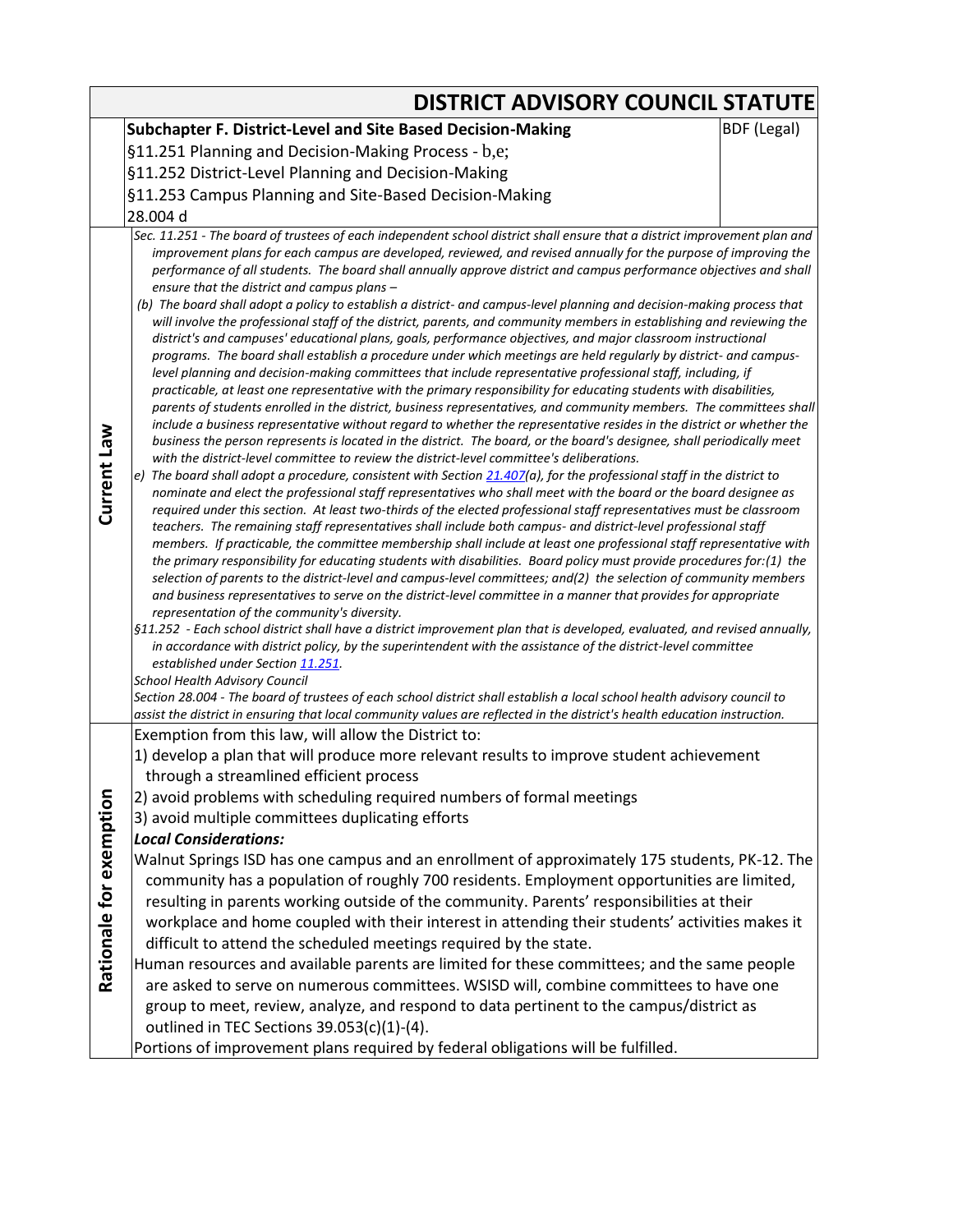|                    | 1) Solicitation of stakeholder input by alternative means be utilized in lieu of formal meetings.          |
|--------------------|------------------------------------------------------------------------------------------------------------|
| Recommendations    | Allow meetings to be conducted via email which collect input from committee members and<br>stakeholders.   |
|                    | 2) Establishment of a committee for each local goal. Committee members will consist of                     |
|                    | employees, parents and community/business members. Input or concerns will be directed to                   |
|                    | "committee chairs" who will work with administration to ensure comprehensive local plans are               |
|                    | developed. Committees will not be constrained by percentages established by state                          |
|                    | requirements.                                                                                              |
|                    | 3) Representation of all special populations and curriculum areas on committees                            |
|                    | 4) Evaluation annually of local plans to ensure progress toward goals. Annual needs assessment             |
|                    | will be conducted to determine the need for updating goals and/or objectives.                              |
| Committee          | 5) Inclusion of both long and short-term goals will be included to help guide the district.                |
|                    | 6) Completion of annual comprehensive needs assessment                                                     |
|                    | 7) Development of a strategic planning process will replace constraints of compliance items                |
|                    | indicated in TEC 11.252 and 11.253 to better serve our unique population and needs.                        |
|                    | $\checkmark$ Student performance will improve with the development of a plan that is a workable guide      |
|                    | with more actionable goals.                                                                                |
|                    | $\checkmark$ Less teacher distraction/burnout from juggling schedules to attend formal meetings.           |
|                    | $\checkmark$ Parent engagement will increase by facilitating the ability of gathering parent input as      |
|                    | committee members through expanded methods of collection.                                                  |
|                    | $\checkmark$ More input will be provided since often people are more comfortable if they are able to avoid |
|                    | speaking out in a meeting.                                                                                 |
| Benefits for WSISD | $\checkmark$ Local plans will be more comprehensive when stakeholders are more involved with time          |
|                    | constraints of scheduled meetings are removed.                                                             |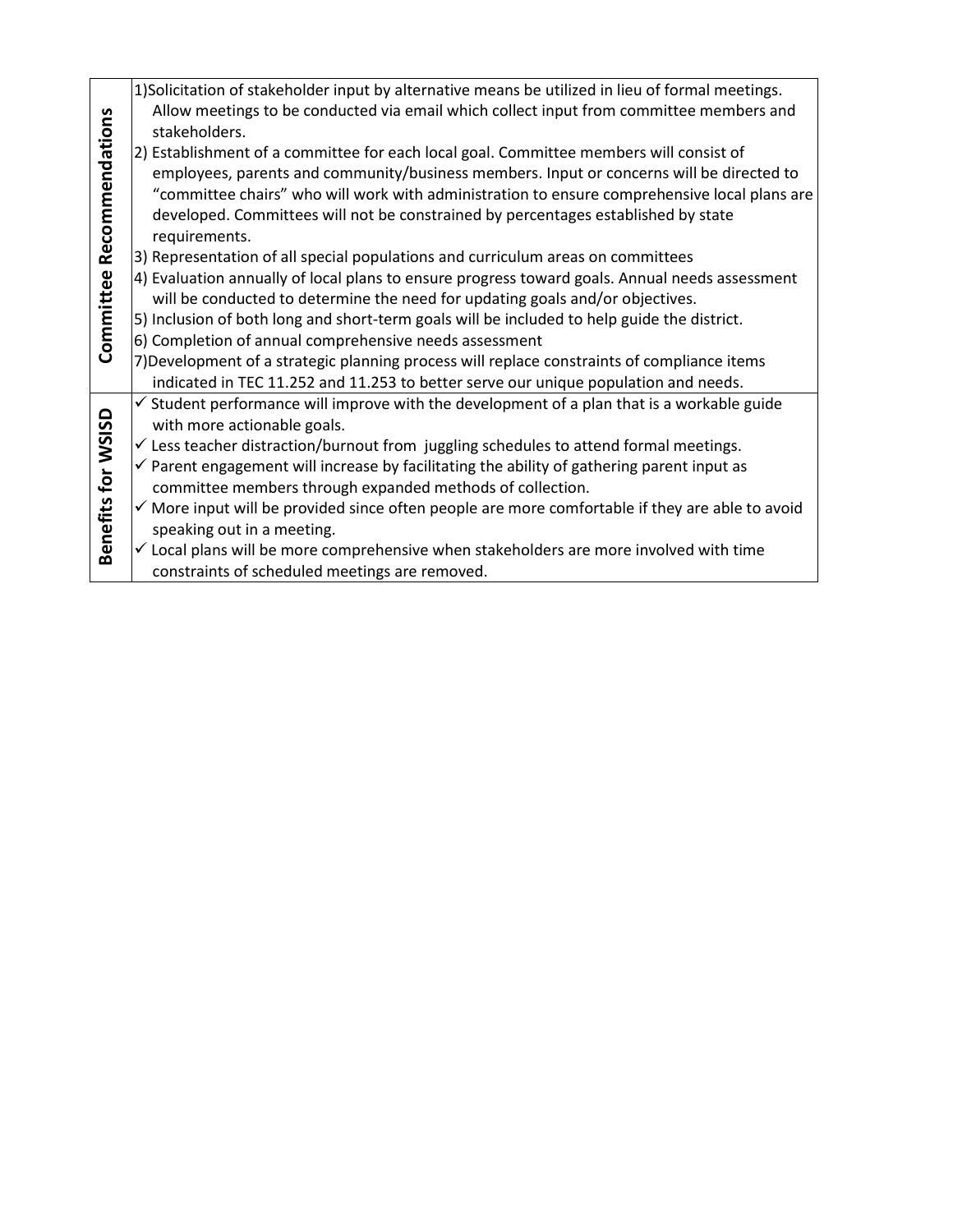|               | <b>TEACHER EVALUATIONS</b> |              |                                                                                                                                                                                                                                                                                                                                                                                                                  |                  |
|---------------|----------------------------|--------------|------------------------------------------------------------------------------------------------------------------------------------------------------------------------------------------------------------------------------------------------------------------------------------------------------------------------------------------------------------------------------------------------------------------|------------------|
|               |                            |              | TEC 21.203;21.352                                                                                                                                                                                                                                                                                                                                                                                                | <b>DNA Legal</b> |
| Current       | <b>Net</b>                 |              | The new teacher appraisal system issued by the state of Texas beginning in the 2016-17 school year is<br>called the Texas Teacher Evaluation and Support System (T-TESS). Beginning in the 2017-18 school<br>year, T-TESS will have a student achievement component included meaning a portion of teacher<br>evaluations will include student achievement.                                                       |                  |
| Rationale for | exemption                  |              | Exemption from this law, will allow the District to:<br>1) allow district to develop local expectations aligned with student achievement<br>component of T-TESS but will include measurable objectives for teachers who do not<br>teach tested classes.<br>2) will ensure that locally developed criteria of measured expectations align with needs<br>and goals of the district<br><b>Local Considerations:</b> |                  |
| Committee     | Recommen                   | dations      | 1) include criterion that is measurable and comparable for all teachers                                                                                                                                                                                                                                                                                                                                          |                  |
| Benefits      | أ¤                         | <b>WSISD</b> | $\checkmark$ Student achievement will improve with all teachers connecting learning in their areas<br>with state testing expectations for other courses.<br>$\checkmark$ All teachers will be more accountable for student growth measures                                                                                                                                                                       |                  |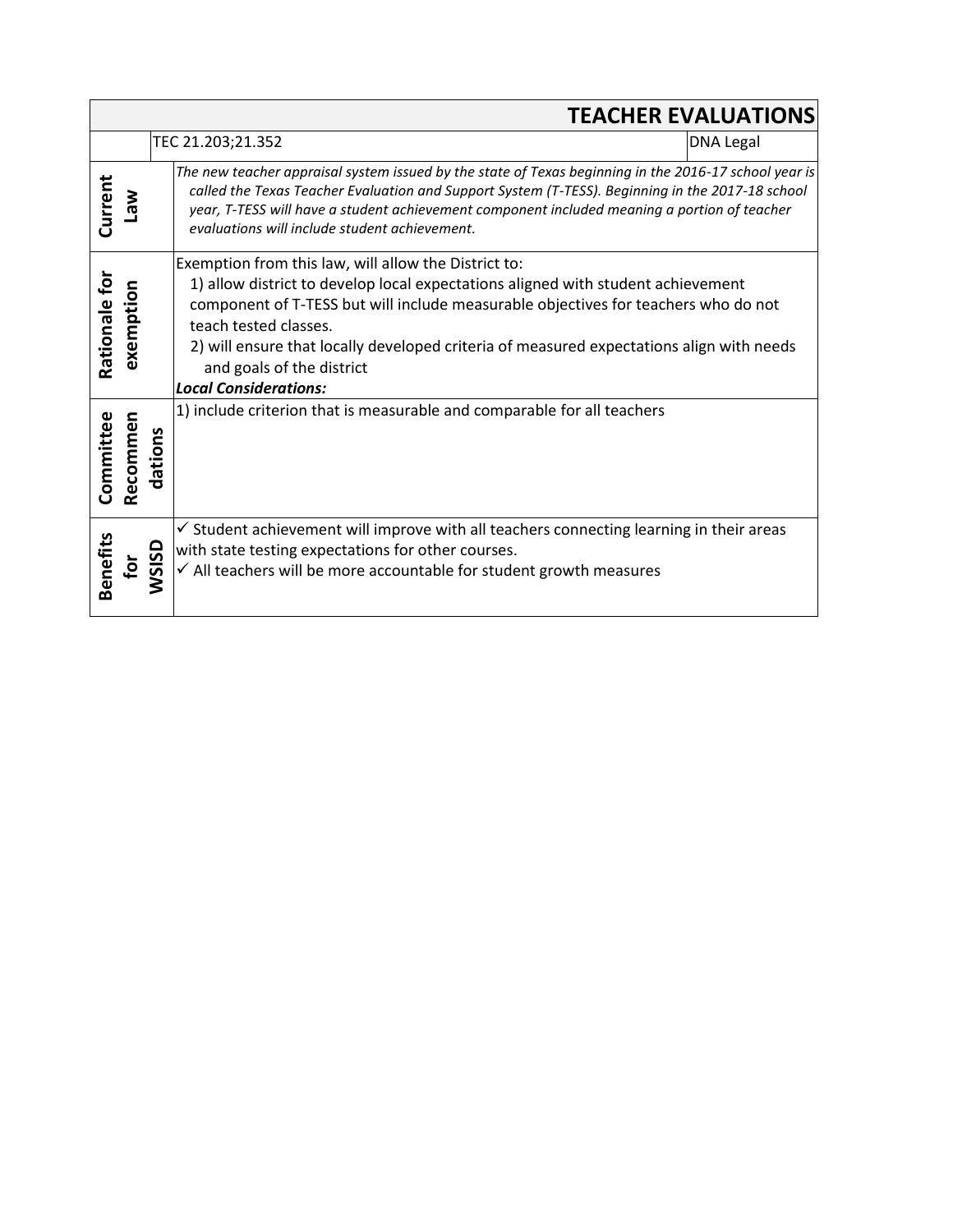|                         | <b>PLANNING AND PREPARATION PERIODS</b>                                 |                                                                                                                                                                                                                                                                                                                                                                                                                                                                                                                                                                                                                                                                                                                                                                                                                                                             |  |  |  |
|-------------------------|-------------------------------------------------------------------------|-------------------------------------------------------------------------------------------------------------------------------------------------------------------------------------------------------------------------------------------------------------------------------------------------------------------------------------------------------------------------------------------------------------------------------------------------------------------------------------------------------------------------------------------------------------------------------------------------------------------------------------------------------------------------------------------------------------------------------------------------------------------------------------------------------------------------------------------------------------|--|--|--|
|                         | Chapter 21 - Educators Subchapter I - Duties and Benefits<br>DL (Legal) |                                                                                                                                                                                                                                                                                                                                                                                                                                                                                                                                                                                                                                                                                                                                                                                                                                                             |  |  |  |
|                         |                                                                         | §21.404 Planning and Preparation Time                                                                                                                                                                                                                                                                                                                                                                                                                                                                                                                                                                                                                                                                                                                                                                                                                       |  |  |  |
|                         |                                                                         | §21.405 Duty-Free Lunch                                                                                                                                                                                                                                                                                                                                                                                                                                                                                                                                                                                                                                                                                                                                                                                                                                     |  |  |  |
| Current Law             |                                                                         | Sec. 21.404. Each classroom teacher is entitled to at least 450 minutes within each two-week period for<br>instructional preparation, including parent-teacher conferences, evaluating students' work, and planning. A<br>planning and preparation period under this section may not be less than 45 minutes within the instructional day.<br>During a planning and preparation period, a classroom<br>Sec. 21.405. Except as provided by Subsection (c), each classroom teacher or full-time librarian is entitled to at least<br>a 30-minute lunch period free from all duties and responsibilities connected with the instruction and supervision of<br>students. Each school district may set flexible or rotating schedules for each classroom teacher or full-time librarian<br>in the district for the implementation of the duty-free lunch period. |  |  |  |
| Rationale for exemption |                                                                         | Exemption from this law, will allow the District to:<br>1) have more flexibility when other factors take precedent. Such factors include testing days,<br>field trips, conducting required drills, teacher collaboration during the school day, etc.<br>2) have the flexibility to adjust the staff members' utilization of time especially as it pertains<br>to collaborative planning and best meeting the needs of the students.<br><b>Local Considerations:</b><br>Exemption from this requirement will provide the district with the local control needed to<br>determine how best to use staff time.<br>Innovation: TEC Ch. 12A.003(b)(1)(A) innovative curriculum, instructional methods, and<br>provisions regarding community participation, campus governance, and parental<br>involvement                                                        |  |  |  |
| Committee               | Recommendations                                                         | 1) Total number of minutes a teacher receives for planning and prep will not be reduced<br>overall. The recommendation is that it be 1,080 minutes during a 24-day period. (This will<br>closely coincide with the six-week grading period.)<br>2) Increments of no less than 30 minutes toward the minutes per day<br>3) Amounts and increments of time be consistently implemented throughout the district                                                                                                                                                                                                                                                                                                                                                                                                                                                |  |  |  |
| Benefits for            | WSISD                                                                   | $\checkmark$ Improved student achievement may be realized from teachers being able to schedule<br>planning meetings with other teachers during the Planning and Prep or Duty-Free Lunch<br>times rather than scheduling the meetings before or after school.<br>$\checkmark$ Teachers' engagement with parents will increase with more flexibility with use of time.                                                                                                                                                                                                                                                                                                                                                                                                                                                                                        |  |  |  |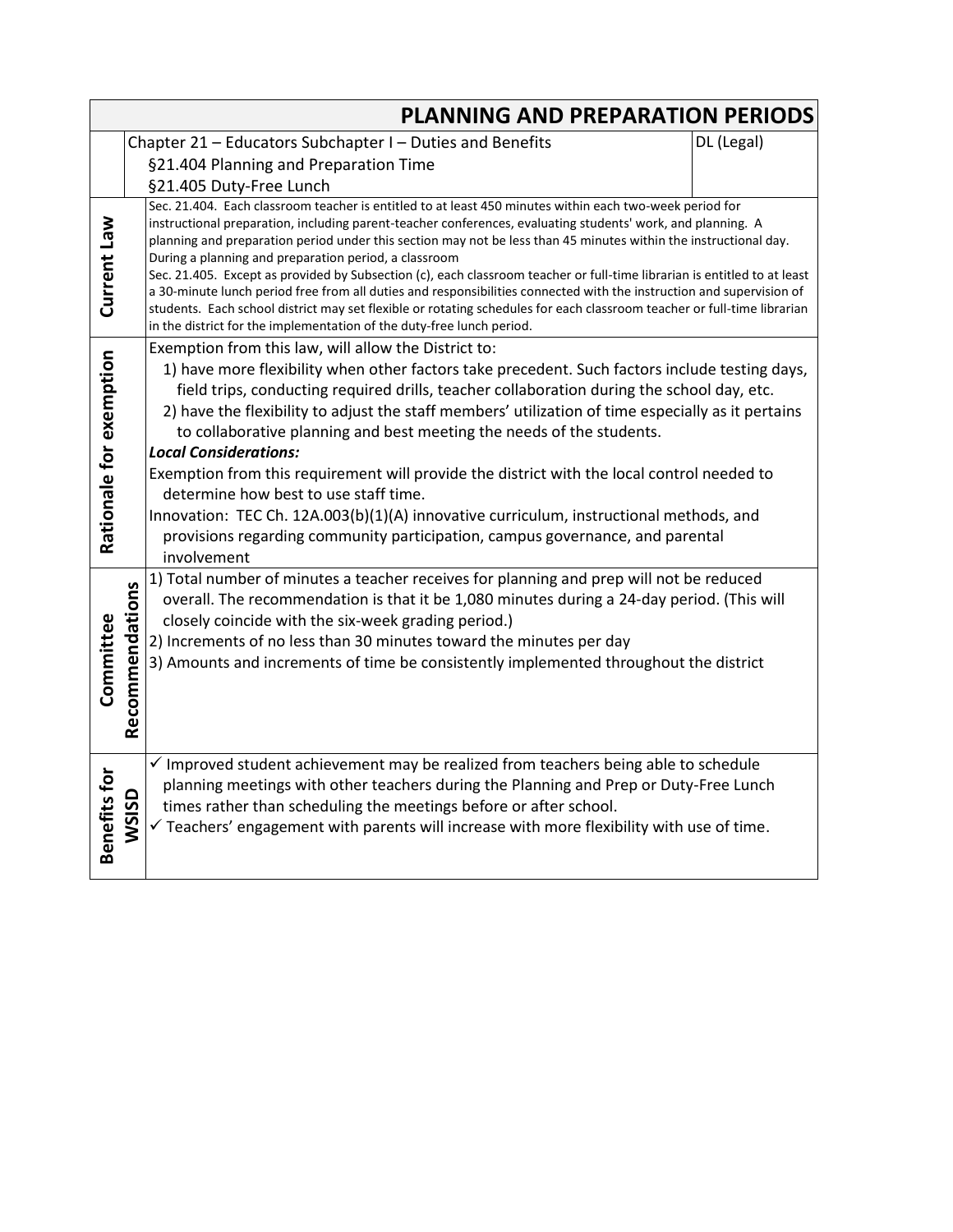|                             |                                                                                                                                                                                                                                                                                                                                                                                                                                                                                                                                                                                                                                                                                                                                                                                                                                                                                                                                                                                                                                                                                                                                                                                                                           | <b>TRANSFER STUDENTS</b> |
|-----------------------------|---------------------------------------------------------------------------------------------------------------------------------------------------------------------------------------------------------------------------------------------------------------------------------------------------------------------------------------------------------------------------------------------------------------------------------------------------------------------------------------------------------------------------------------------------------------------------------------------------------------------------------------------------------------------------------------------------------------------------------------------------------------------------------------------------------------------------------------------------------------------------------------------------------------------------------------------------------------------------------------------------------------------------------------------------------------------------------------------------------------------------------------------------------------------------------------------------------------------------|--------------------------|
|                             | TEC 25.036                                                                                                                                                                                                                                                                                                                                                                                                                                                                                                                                                                                                                                                                                                                                                                                                                                                                                                                                                                                                                                                                                                                                                                                                                | (FDA Local)              |
| Current Law                 | State law allows a student to transfer annually from the child's school district of residence to another<br>district in the state if both the receiving district and the applicant parent or guardian jointly approve and<br>timely agree in writing to the transfer. In approving transfer requests, the availability of space and<br>instructional staff, availability of programs and services, the student's disciplinary history, academic<br>performance, and attendance records are also evaluated. Under Texas Education Code 25.036, a transfer<br>is interpreted to be for a period of one school year.                                                                                                                                                                                                                                                                                                                                                                                                                                                                                                                                                                                                         |                          |
| Rationale for exemption     | Exemption from this law, will allow the District to:<br>1) ensure our responsibility to our resident students are best served.<br>2) have the option of rescinding a transfer at any time during the school year if the student<br>violates district expectations of attendance, discipline, academic achievement, and/or<br>falsifying documentation. This flexibility would allow the district the option of immediate<br>revocation of a student's transfer status by the Board or designee at any time during the<br>school year.<br><b>Local Considerations:</b><br>In approving transfer requests, the availability of space and instructional staff, availability of<br>programs and services, the student's disciplinary history records, work habits, and attendance<br>records are also evaluated. Transfer students are expected to follow the attendance<br>requirements, rules, and regulations of the district.<br>WSISD's responsibility is to provide the best possible educational experience to the students of<br>the district. Should a student who is not a resident of the district wish to attend school at<br>WSISD, they may apply for a transfer. We are allowed to grant or deny that request. |                          |
| Recommendation<br>Committee | 1) Regularly evaluate transfer students with regards to the availability of space and instructional<br>staff, availability of programs and services, the student's disciplinary history records, work<br>habits, and attendance records.<br>2) Update transfer request forms so parents are aware of the rules for WSISD                                                                                                                                                                                                                                                                                                                                                                                                                                                                                                                                                                                                                                                                                                                                                                                                                                                                                                  |                          |
| Benefits for<br>WSISD       | ✓ Student achievement at WSISD will improve if we are allowed to re-evaluate acceptance of<br>transfer students during the school year.<br>√ Resident students of WSISD will be served more effectively if WSISD is allowed to revoke<br>transfers of students who are detracting from the learning experience of others.                                                                                                                                                                                                                                                                                                                                                                                                                                                                                                                                                                                                                                                                                                                                                                                                                                                                                                 |                          |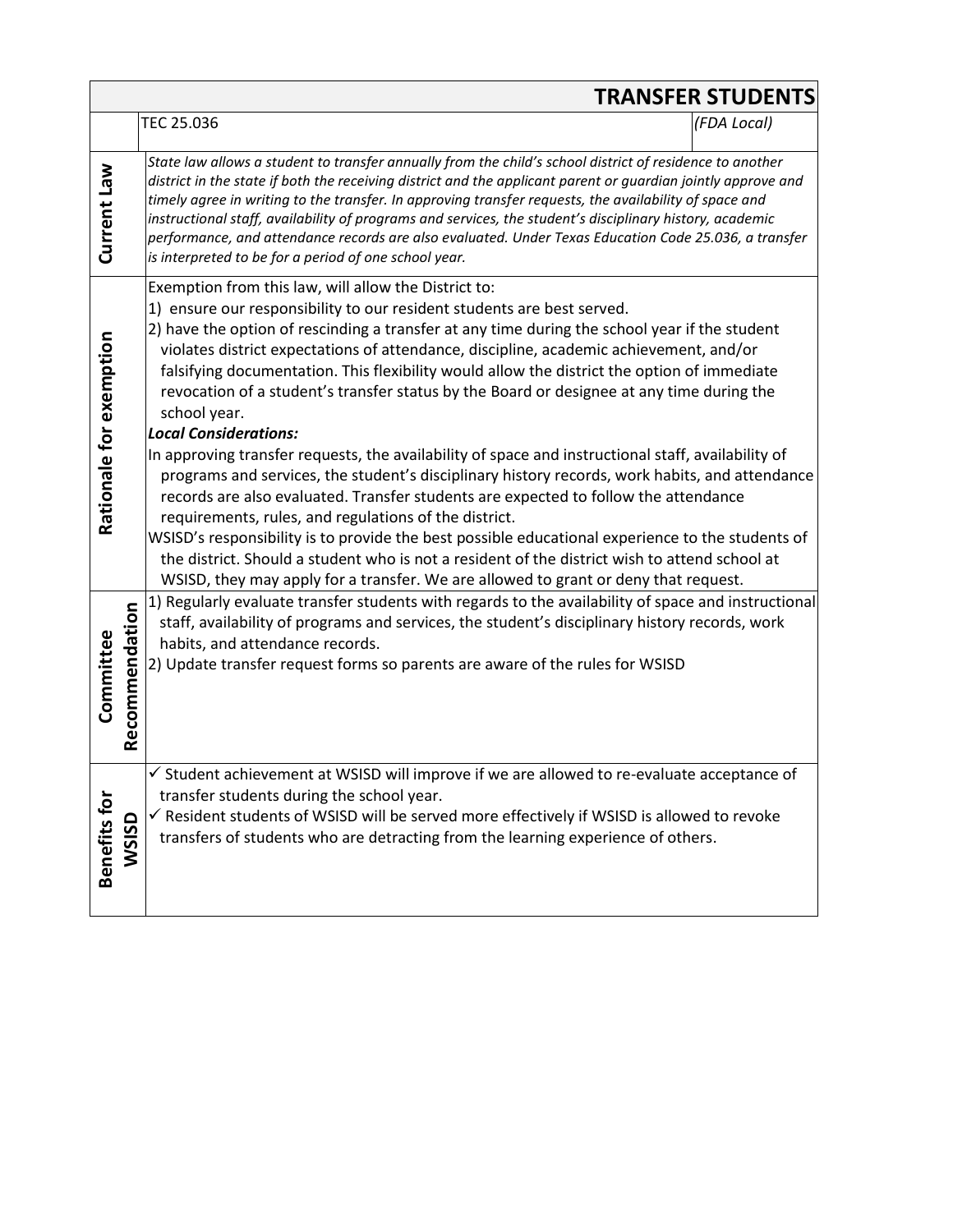|                         |                 |                                                                                                                                                                                                                                                                                                                                                                                                                                                                                                                                                                             | <b>SCHOOL START DATE</b> |
|-------------------------|-----------------|-----------------------------------------------------------------------------------------------------------------------------------------------------------------------------------------------------------------------------------------------------------------------------------------------------------------------------------------------------------------------------------------------------------------------------------------------------------------------------------------------------------------------------------------------------------------------------|--------------------------|
|                         |                 | Chapter 25-Admission, Transfer, and Attendance-Subchapter C<br>§25.0811 First Day of Instruction                                                                                                                                                                                                                                                                                                                                                                                                                                                                            | (EB Legal)               |
| Current                 | <b>Law</b>      | Except as provided by this section, a school district may not begin instruction for students for a school<br>year before the fourth Monday in August.                                                                                                                                                                                                                                                                                                                                                                                                                       |                          |
| Rationale for exemption |                 | Exemption from this law, will allow the District to:<br>1) recoup "summer learning loss" by starting 2-3 weeks earlier in August thus reducing the<br>length of time between the end of the previous school year and the beginning of the<br>current school year.<br>2) develop benchmark BOY schedule that reflects where a student's level is and have reviews<br>of prior year learning done prior to Labor Day<br>3) provide for six weeks grading periods are more evenly distributed and end the semester<br>prior to December break.<br><b>Local Considerations:</b> |                          |
| Committee               | Recommendations | 1) continue to have 1 <sup>st</sup> week of school not be a full week<br>2) beginning of year benchmarks scheduled in August                                                                                                                                                                                                                                                                                                                                                                                                                                                |                          |
| Benefits for WSISD      |                 | $\checkmark$ Student achievement would increase with students would receiving more instructional time<br>prior to testing<br>$\checkmark$ Teachers would have a more accurate assessment of where students are with regards to<br>concepts with benchmarking time during August                                                                                                                                                                                                                                                                                             |                          |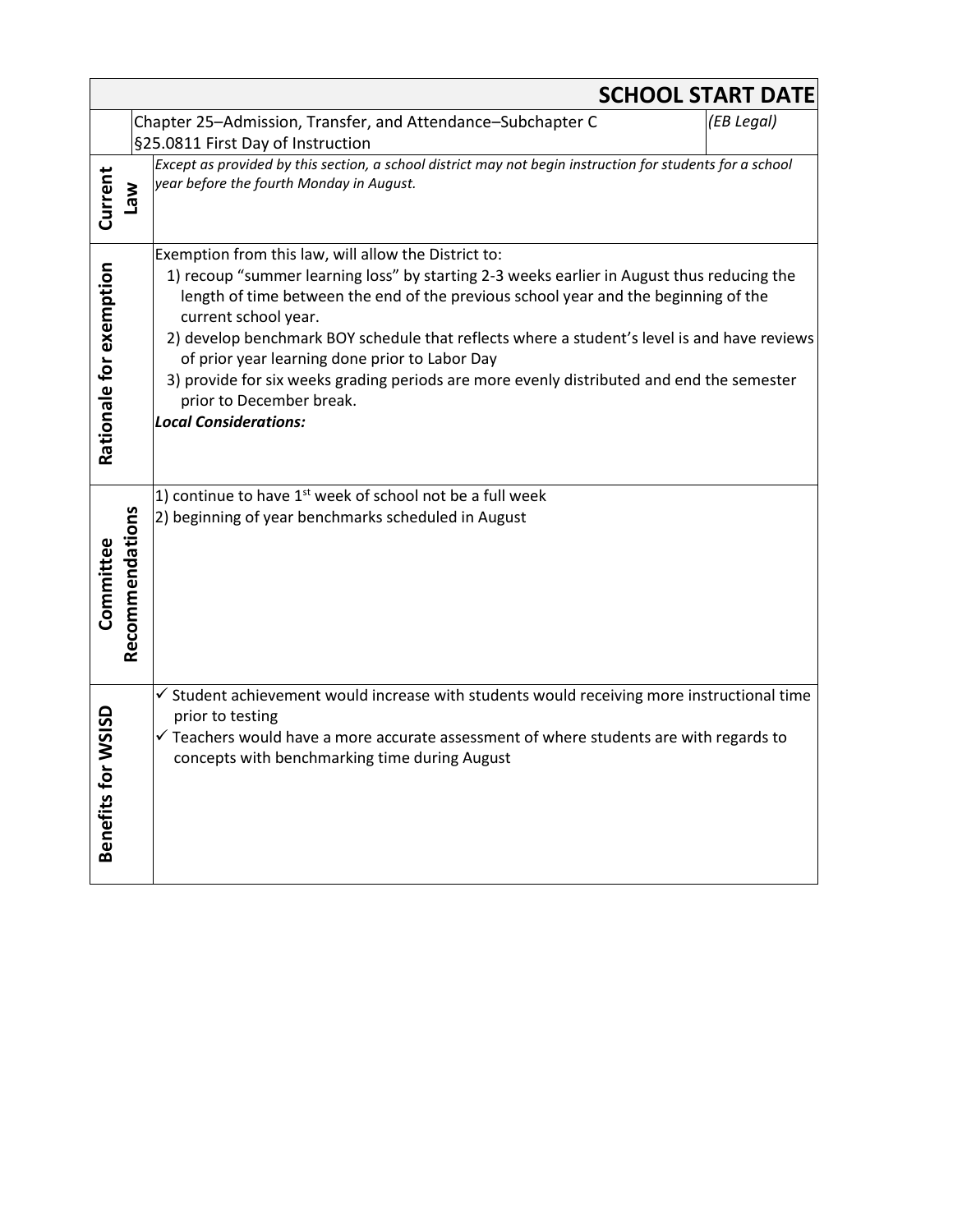|                                  |                       | <b>SCHOOL DAY INTERRUPTIONS</b>                                                                                                                                                                                                                                                                                                                                                                                                                                                                                                                                                                     |
|----------------------------------|-----------------------|-----------------------------------------------------------------------------------------------------------------------------------------------------------------------------------------------------------------------------------------------------------------------------------------------------------------------------------------------------------------------------------------------------------------------------------------------------------------------------------------------------------------------------------------------------------------------------------------------------|
|                                  |                       | Chapter 25-Admission, Transfer, and Attendance-Subchapter C                                                                                                                                                                                                                                                                                                                                                                                                                                                                                                                                         |
|                                  |                       | §25.083 School Day Interruptions<br>The board of trustees of each school district shall adopt and strictly enforce a policy limiting interruptions                                                                                                                                                                                                                                                                                                                                                                                                                                                  |
| Current                          | <b>Me<sub>1</sub></b> | of classes during the school day for nonacademic activities (such as announcements) to once during the<br>school day except in the case of an emergency.                                                                                                                                                                                                                                                                                                                                                                                                                                            |
| Rationale for                    | exemption             | Exemption from this law, will allow the District to:<br>1) allow for announcements to be made during the school day on days during which the<br>normal schedule may not be followed. {Examples: picture days, state testing (State testing is<br>completed for the day and regular classes will resume); release of students to special assemblies;<br>etc.<br><b>Local Considerations:</b><br>While the district agrees with maximizing class time is crucial, this requirement is not practical.<br>The district will continue to minimize classroom disruptions to the greatest extent possible. |
| <b>Committee Recommendations</b> |                       | 1) All call notifications should be limited to emergency situations or those that include a<br>notification that pertains to all classes.<br>2) Individual classroom notifications via the intercom should be maintained when necessary as<br>they are no less disruptive than a knock at the door to deliver notification.<br>3) Morning announcements/Pledges will still be at the beginning of 2 <sup>nd</sup> period. Additional time<br>will be built into 2 <sup>nd</sup> period to allow for instructional period to not be reduced.                                                         |
| Benefits for                     | <b>WSISD</b>          | $\checkmark$ All students and personnel would benefit from consistency of notifications.<br>✓                                                                                                                                                                                                                                                                                                                                                                                                                                                                                                       |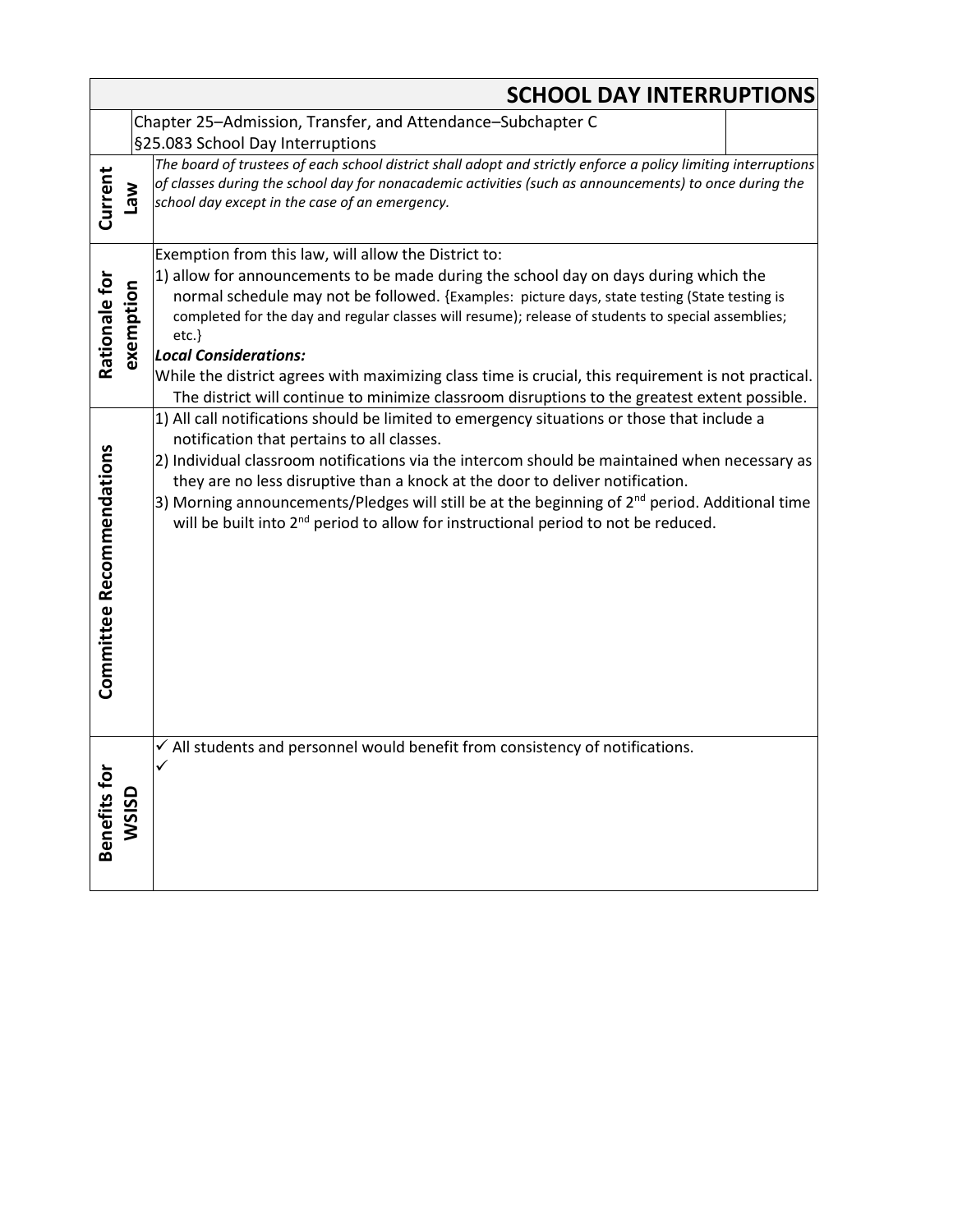|                 |                 |                | <b>DESIGNATION OF A CAMPUS BEHAVIOR COORDINATOR</b>                                                                                                                                                                                                                                                                                                                                                                                                   |                  |
|-----------------|-----------------|----------------|-------------------------------------------------------------------------------------------------------------------------------------------------------------------------------------------------------------------------------------------------------------------------------------------------------------------------------------------------------------------------------------------------------------------------------------------------------|------------------|
|                 |                 |                | Chapter 37 - Discipline: Law and Order                                                                                                                                                                                                                                                                                                                                                                                                                | (FO Legal/Local) |
|                 |                 |                | §37.0012 Designation of Campus Behavior Coordinator                                                                                                                                                                                                                                                                                                                                                                                                   |                  |
| Current         | <b>Nel</b>      |                | Senate Bill 107 amended the Texas Education Code by adding Section 37.0012, which requires the<br>designation of a campus behavior coordinator on each campus. This designee is responsible for<br>maintaining student discipline and the implementation of Chapter 37, Subchapter A.                                                                                                                                                                 |                  |
| Rationale       | ğ               | mption<br>Exer | <b>Local Considerations:</b><br>The proposal is for the district to abstain from the state requirement that each school have a<br>designated campus behavior coordinator. WSISD's approach to discipline is collaborative with multiple<br>people providing emotional and social support to students, rather than just one person. Exemption<br>from this requirement will allow the option of increasing collaboration regarding student discipline. |                  |
| Committee       | Recommendations |                | Include written discipline plan for distribution to students, parents, teachers, and administrators with<br>clear expectations and consequences.                                                                                                                                                                                                                                                                                                      |                  |
| <b>Benefits</b> | Įg              | <b>WSISD</b>   | $\checkmark$ Student discipline will be more collaborative and teachers will be able to handle minor<br>infractions with less disruption to the learning process                                                                                                                                                                                                                                                                                      |                  |